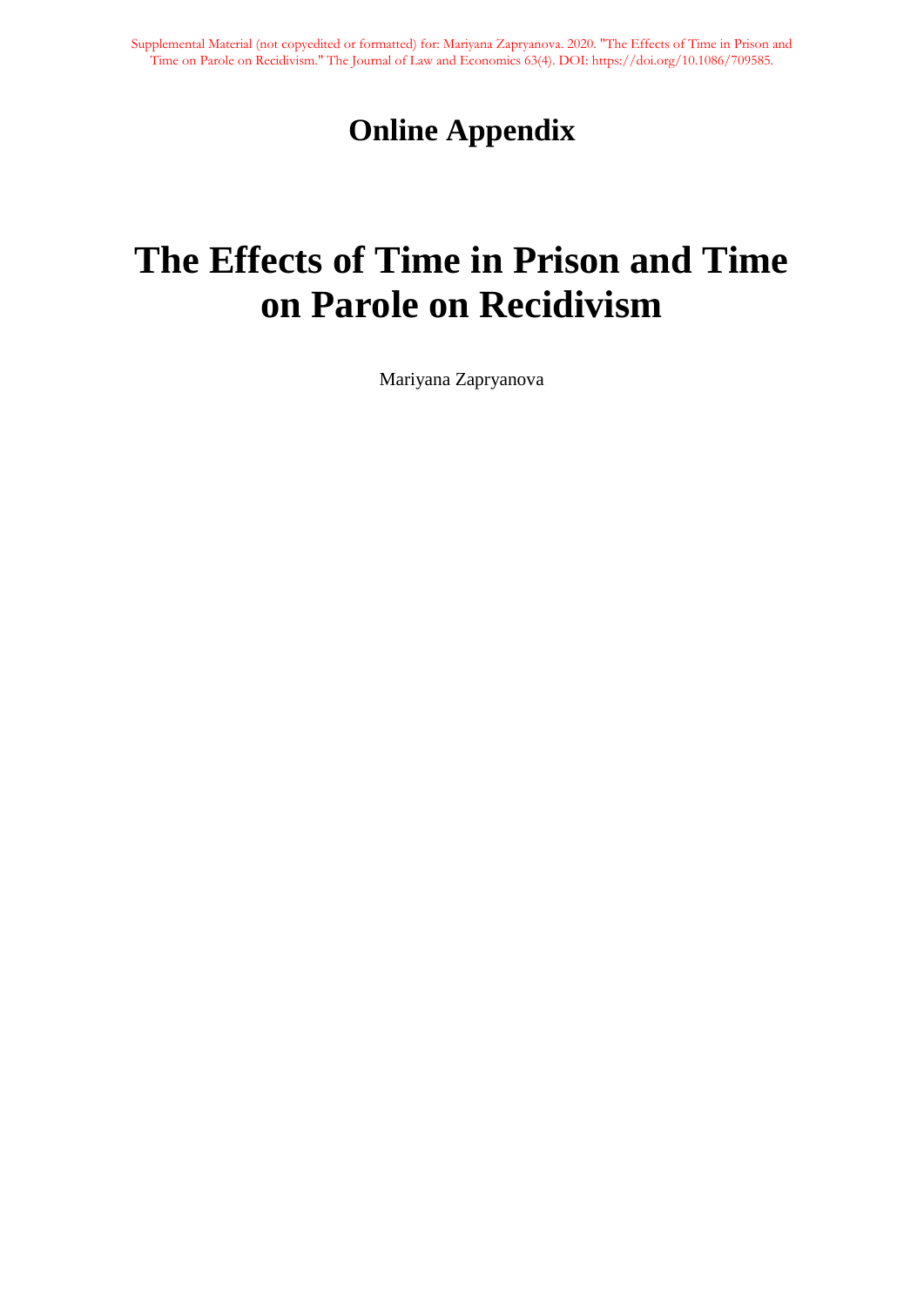

**Figure OA1. Difference between guidelines-suggested and parole established TPM**

Note: Each histogram shows the difference between the parole-established temporary release month (TPM) and the Parole Guidelinesrecommended TPM by crime severity level. The *x*-axis measured in months is the difference between board-established and guidelinesrecommended temporary parole month (TPM).

**Figure OA2. Difference between sentence expiration and parole discharge date**



Note: This histogram shows the difference between sentence expiration data and parole dicharge date. It is computed based on the main estimation sample with the sampling restriction described in Section 2 and Table 1. In addition, I exclude approximately 2000 people who were still under parole supervision by the end of my sample period because I do not observe their parole discharge date. The *x*-axis, measured in months, is the difference between sentence expiration and parole discharge date.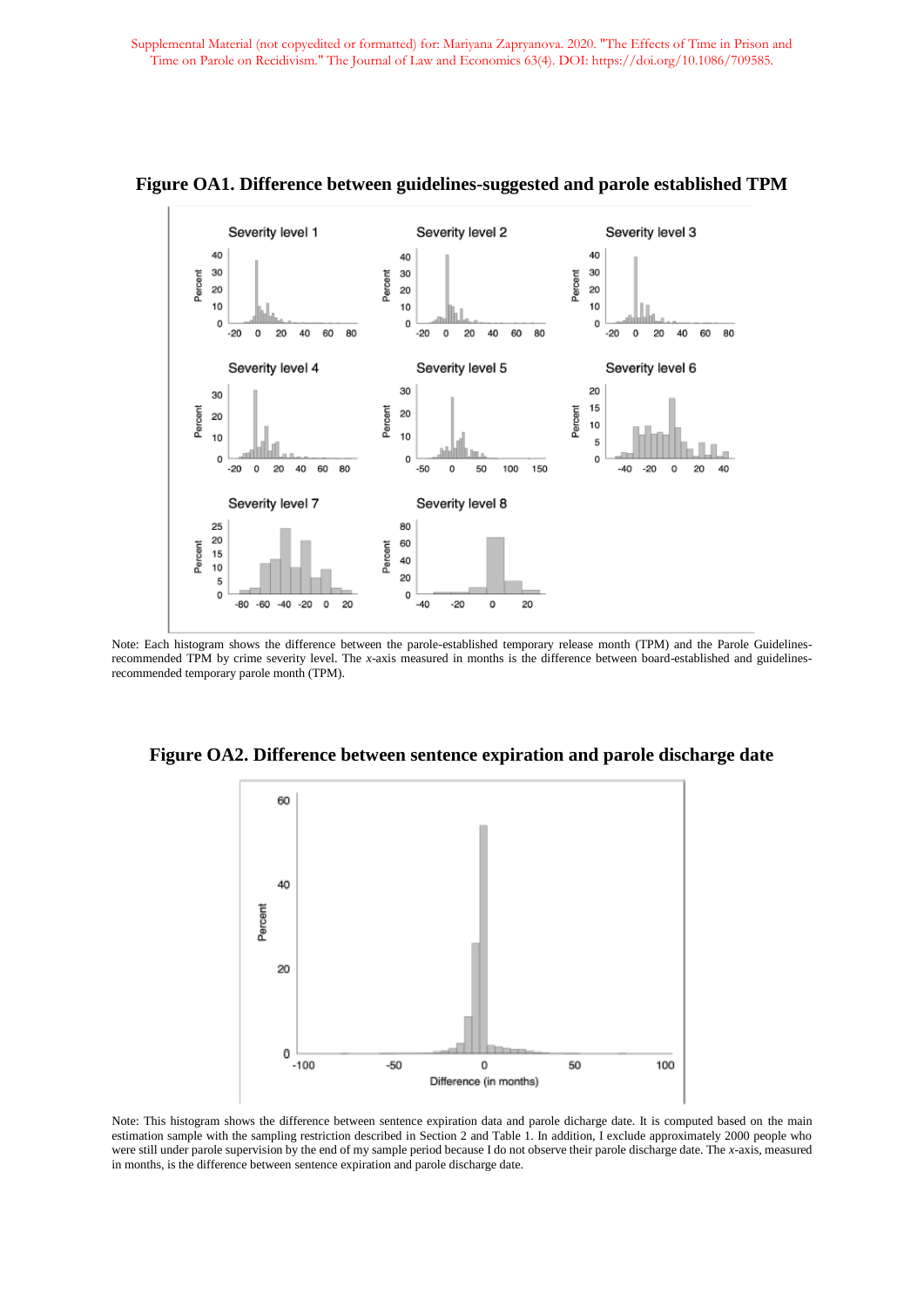

**Figure OA3. Prison and Parole Time by Judge Harshness Index**

Note: This figures represent a scatter plot of prison time (right panel) and parole time (left panel) against the judge harshness index, which is defined as a leave-out mean sentence given by the judge over the sample period. The triangles and circles represent the average time served in prison and sentence length, respectively. The size of each circle or triangle corresponds to the number of convicts sentenced by a judge with a specific harshness index. The lines with reported slopes are fitted values for time in prison and time on parole by judge harshness index. Data source: Data is from the GDC Prison and Conviction data, and includes inmates who meet the sampling restriction described in Section 2 and Table 1.

**Figure OA4. Time Served in Prison by Success Points**



Note: This figure shows mean prison time and parole time by success score. The right y-axis measures average number of months spent either in prison or on parole while the left y-axis represents density. The line marked with a circle represents mean time served in prison, while the line marked with a plus represents mean time served on parole. The histogram shows the distribution of people by success score. The success score is calculated based on the factors listed in Table OA3.

Data source: Data is from the GDC Prison data, and includes inmates who meet the sampling restriction described in Section 2 and Table 1.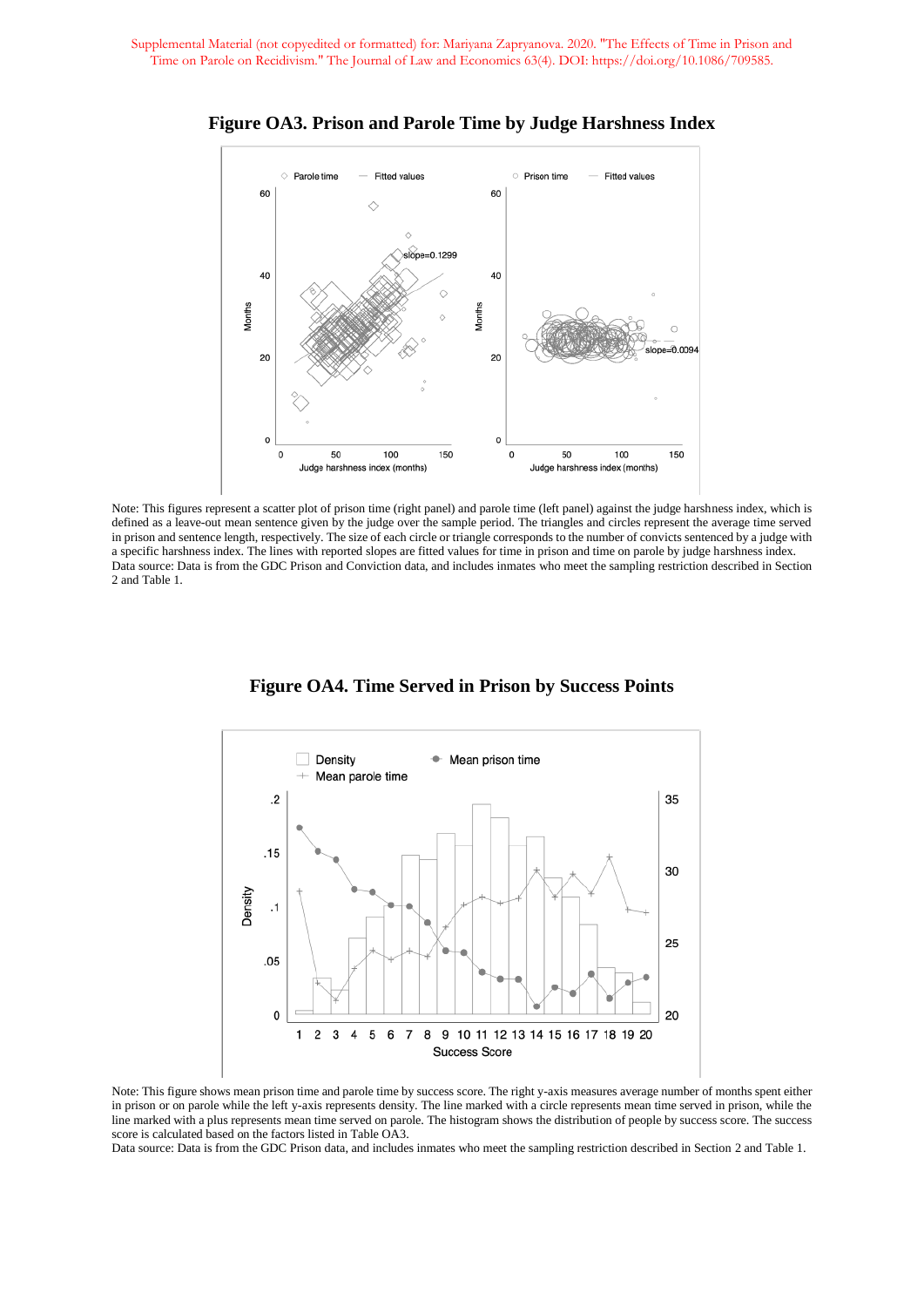#### **Table OA1. Parole Board Guidelines for Crime Severity Levels**

| <b>LEVEL I</b>                                                   | <b>LEVEL III</b>                                                                                                                                                                            |
|------------------------------------------------------------------|---------------------------------------------------------------------------------------------------------------------------------------------------------------------------------------------|
| Bad Checks - under \$2,000                                       | Burglary - non-dwelling, 2 to 5 counts, or $$2,001$ to $$5,000$                                                                                                                             |
| Burglary - non-dwelling, less than \$300, one count              | Credit Card Fraud - more than 10 counts or \$1,000                                                                                                                                          |
| Credit Card Theft                                                | Criminal Damage - life in danger or over \$2,000                                                                                                                                            |
| Criminal Interference with Government Property                   | Destroying or Injuring Police Dog or Horse                                                                                                                                                  |
| Escape Custody - no weapon, aiding escape                        | Forgery I - over 10 counts or $$1,000$ or more                                                                                                                                              |
| Forgery II - possession, 10 or fewer counts or less than \$1,000 | Manufacturing Methamphetamine - 1st offense                                                                                                                                                 |
| Habitual Violator                                                | <b>Obstruction of Officers - Felony</b>                                                                                                                                                     |
| Possession/passing forged prescriptions - 1st offense            | Possession/Theft - materials to manufacture illegal drugs, 2nd offense                                                                                                                      |
| Possession of tools to commit a crime                            | <b>Terroristic Threats</b>                                                                                                                                                                  |
| Theft - under $$1,000$                                           | Theft - \$5,000 to \$10,000                                                                                                                                                                 |
| Theft of Vehicle - not to sell; one count, 1st offense           | The ft of Vehicle - for sale or 2 to 3 counts without intent to sell or 3rd offense                                                                                                         |
| VGCSA - possession, single offense                               | VGCSA - sale - 2nd offense or 3rd drug possession                                                                                                                                           |
|                                                                  |                                                                                                                                                                                             |
| <b>LEVEL II</b>                                                  | <b>LEVEL IV</b>                                                                                                                                                                             |
| Bad Checks - \$2,000 or more                                     | Arson II - $$2,000$                                                                                                                                                                         |
| $D_{\text{total}} = 1.001 \times 10^{10}$                        | $\mathbf{D}_{\text{total}}$ and $\mathbf{L}_{\text{total}}$ and $\mathbf{L}_{\text{total}}$ are $\mathbf{L}_{\text{total}}$ and $\mathbf{L}_{\text{total}}$ and $\mathbf{L}_{\text{total}}$ |

Burglary - non-dwelling, \$300 to \$2,000, one count Burglary - non-dwelling, over \$5,000 or 6 or more counts Credit Card Fraud - 10 or fewer counts or less than \$1,000 Homicide by Vehicle Criminal Damage II - \$300 to \$2,000 Manufacturing Methamphetamine - near a child Forgery I - 10 or fewer counts or less than \$1,000 Serious Injury by Vehicle Possession of Illegal Firearm or Explosives Theft of Vehicle - 4 or more counts or 4th or greater offense Possession/Theft - materials to manufacture illegal drugs, 1st offense Theft - over \$10,000 Theft - \$1,000 to \$4,999 Theft of Vehicle - not for sale, 2nd offense VGCSA - possession, 2nd offense VGCSA - sale/intent to sell/distribution, 1st offense

Reckless Conduct by HIV Infected Persons VGCSA - sale/distribution/intent to sell Schedule I or II drugs, 2nd offense

Note: This table illustrates how the Parole Board converts crimes into severity levels. It does not include all possible crimes.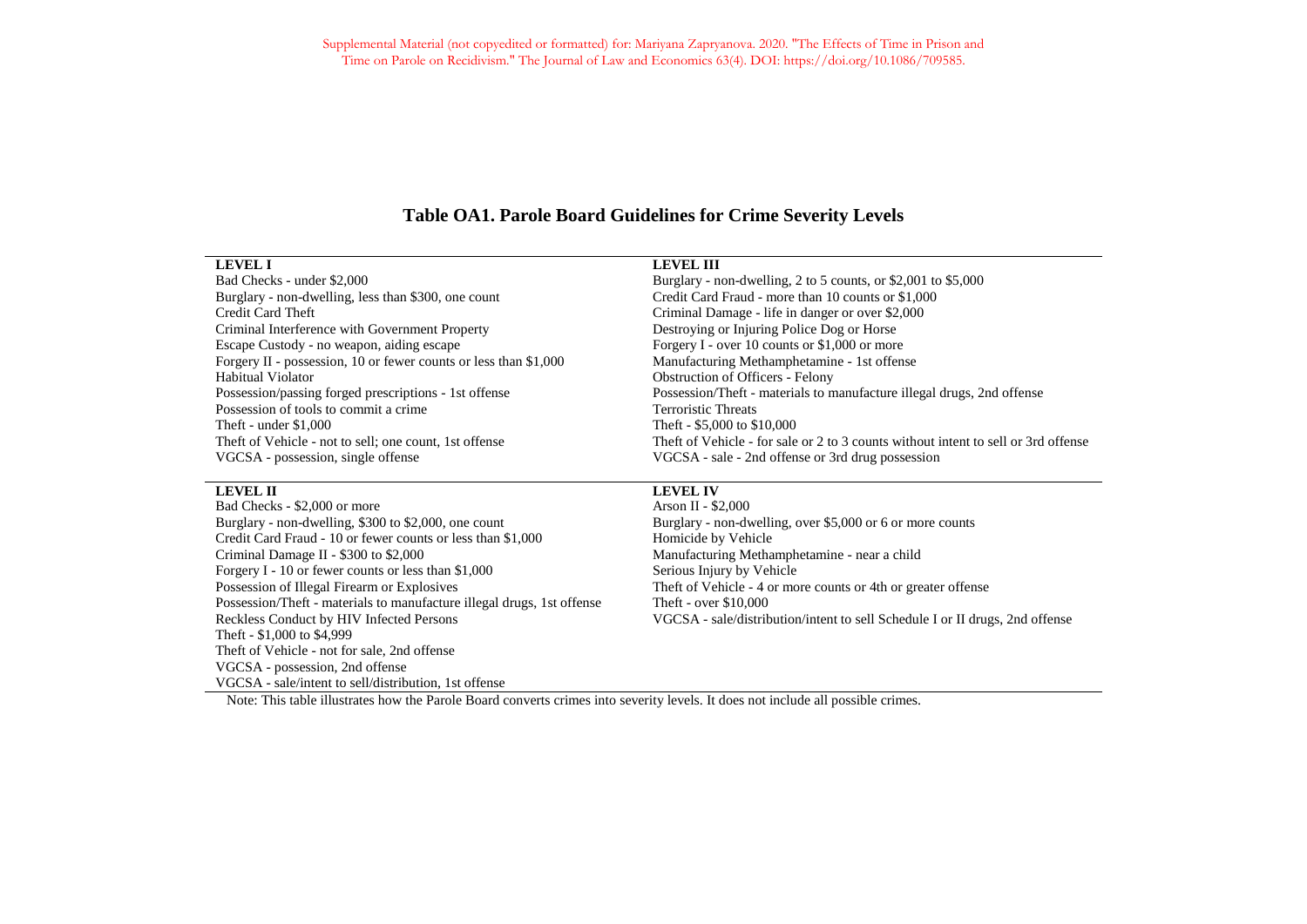| Success factor                                                                       |                | Success points |
|--------------------------------------------------------------------------------------|----------------|----------------|
|                                                                                      | $26+$          | 5              |
|                                                                                      | $22 - 25$      |                |
| Age at previous incarceration, if any                                                | 18-21          |                |
|                                                                                      | $17 -$         | O              |
|                                                                                      | $\Omega$       | 3              |
| Number of other felony convictions both as a child and an adult                      |                |                |
|                                                                                      | $2 - 3$        |                |
|                                                                                      | $4+$           | $_{0}$         |
| Times incarcerated for a felony since age of 17                                      | 0              | $\mathcal{D}$  |
|                                                                                      |                |                |
|                                                                                      |                |                |
|                                                                                      | None           | 4              |
|                                                                                      | Probation only |                |
| Times, if any, of probation or parole revocation                                     | Parole only    |                |
|                                                                                      | <b>Both</b>    | 0              |
|                                                                                      | No history     |                |
| Caught with or caught trying to buy heroin, opiate drugs or cocaine                  | Has history    | $\theta$       |
|                                                                                      | N <sub>o</sub> | $\overline{2}$ |
| Burglary or forgery current crime                                                    | Yes            | 0              |
|                                                                                      | Yes            |                |
| Full-time job in the six months before conviction                                    | N <sub>o</sub> |                |
|                                                                                      | Above 8        | 2              |
| Score on the reading, writing and arithmetic test given by the GDC diagnostic center | Below 8        | 0              |

#### **Table OA2. Parole Board Guidelines for Calculating Parole Success Score**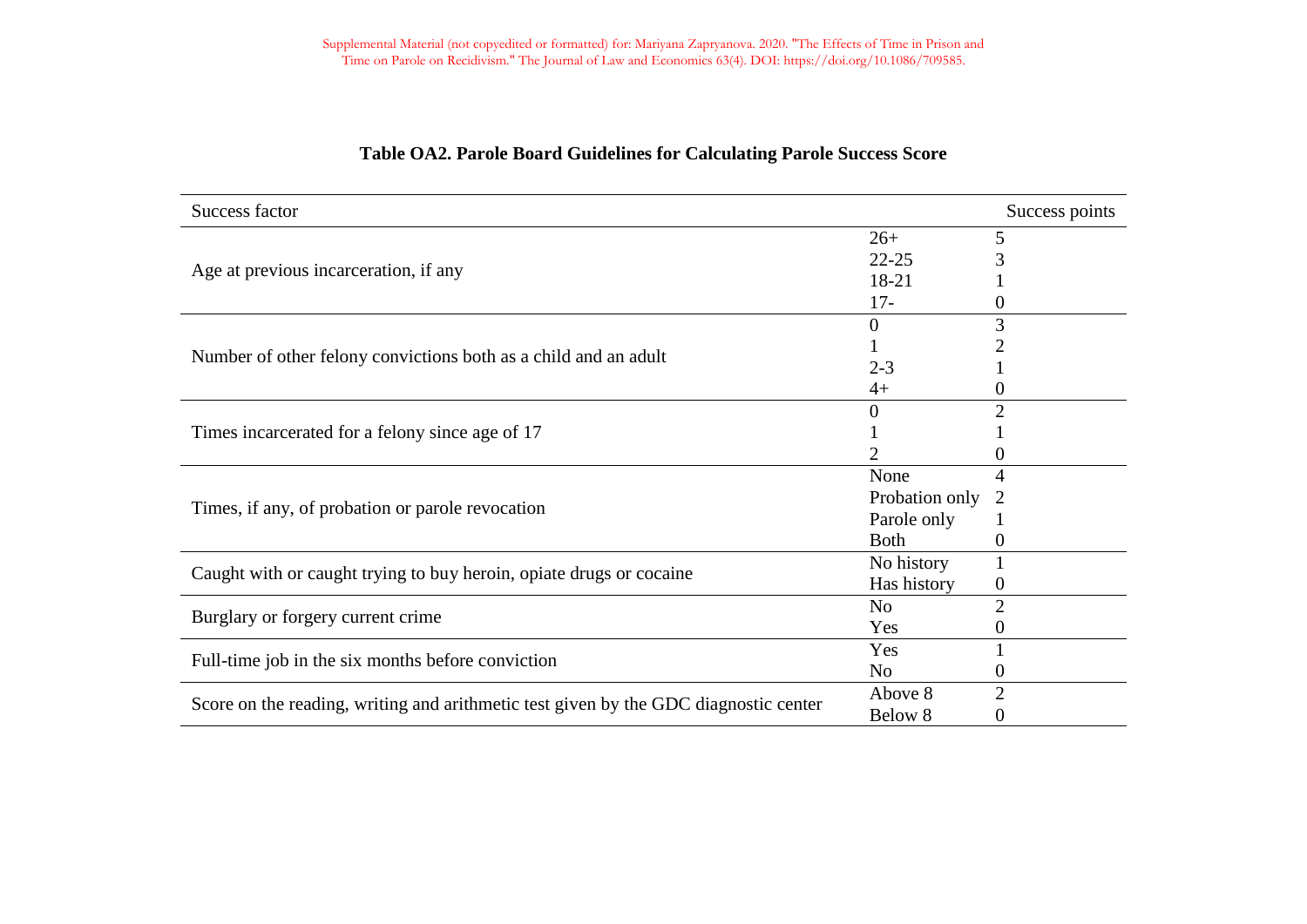|                    | (1)          | (2)          | (3)                  | (4)          |  |
|--------------------|--------------|--------------|----------------------|--------------|--|
| Dependant Variable | Recidivism   |              | Recidivism on parole |              |  |
| Prison time        | $-0.0058$    | $-0.0032$    | $-0.0104**$          | $-0.0103***$ |  |
|                    | (0.0048)     | (0.0035)     | (0.0042)             | (0.0028)     |  |
| Parole time        | $-0.0048$    |              | $-0.0002$            |              |  |
|                    | (0.0062)     |              | (0.0054)             |              |  |
| <b>Black</b>       | $0.0359*$    | $0.0227**$   | 0.0129               | 0.0123       |  |
|                    | (0.0209)     | (0.0111)     | (0.0182)             | (0.0102)     |  |
| Female             | $-0.0591***$ | $-0.0580***$ | $-0.0477***$         | $-0.0477***$ |  |
|                    | (0.0186)     | (0.0165)     | (0.0163)             | (0.0149)     |  |
| Age at release     | $-0.0058***$ | $-0.0057***$ | $-0.0040***$         | $-0.0040***$ |  |
|                    | (0.0006)     | (0.0006)     | (0.0005)             | (0.0005)     |  |
| Prior conviction   | $0.0066**$   | $0.0071**$   | $0.0048*$            | $0.0048*$    |  |
|                    | (0.0031)     | (0.0029)     | (0.0027)             | (0.0026)     |  |

#### **Table OA3. Second Stage Estimates: Prison Time vs. Prison and Parole Time**

Notes: Heteroskedasticity-robust standard errors in parentheses. All estimates are estimated using an IV model. Col. (1) and (3) represent my main results from Table 5, which control for both prison and parole time. I control for only prison time in Col. (2) and (4). Besides the variables reported, all regressions control for crime type (violent, property, drug, other), year of sentence, circuit court, success points and severity level fixed effects. The dependent variable is an indicator that equals to one

if the inmate returned to prison within three years of his release and zero otherwise. \*\*\*  $p \le 0.01$ , \*\*  $p \le 0.05$ , \*  $p \le 0.1$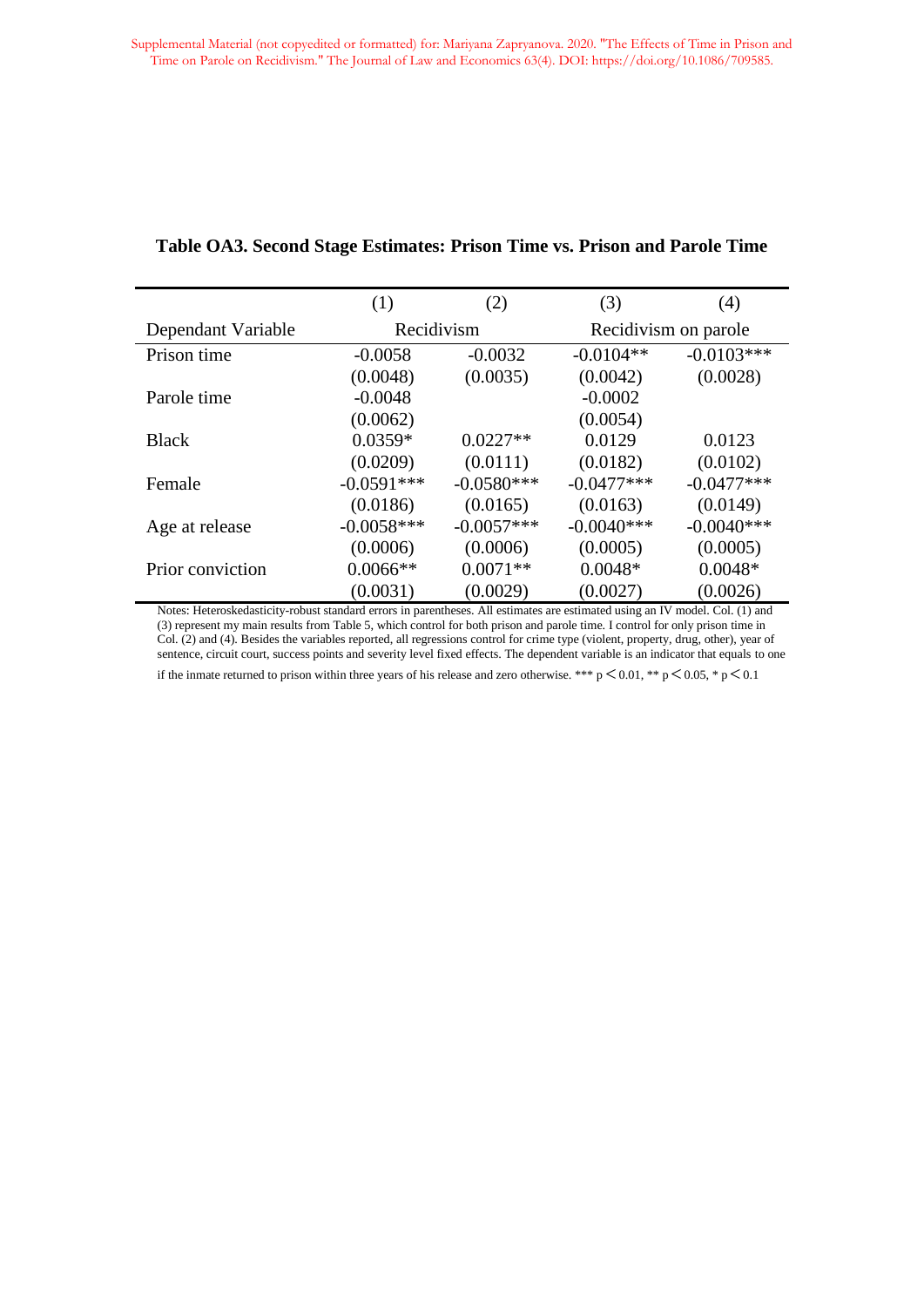|                             | Nationwide |      |      | Georgia |      |      |
|-----------------------------|------------|------|------|---------|------|------|
| Year                        | 2000       | 2002 | 2004 | 2000    | 2002 | 2004 |
| <b>Type of crime</b>        |            |      |      |         |      |      |
| Violent                     | 34.3       | 36.5 | 36.7 | 25.6    | 26.2 | 30.6 |
| Property                    | 34.2       | 32.1 | 34.3 | 34      | 34.4 | 33   |
| Drug                        | 21.1       | 20.4 | 21.4 | 30.3    | 29.6 | 30.6 |
| Other                       | 10.4       | 11   | 7.6  | 10.4    | 9.8  | 9.3  |
| <b>Gender</b>               |            |      |      |         |      |      |
| Male                        | 93.7       | 93.7 | 93.6 | 89      | 88   | 89   |
| Female                      | 6.3        | 6.3  | 6.4  | 11      | 12   | 11   |
| Race                        |            |      |      |         |      |      |
| White                       | 33.3       | 35   | 35.2 | 37.3    | 40.5 | 42.8 |
| <b>Black</b>                | 46.5       | 45.4 | 40.5 | 62.2    | 58.8 | 56.4 |
| Sentence length (in months) |            |      |      |         |      |      |
| Overall                     | 55         | 53   | 57   | 60      | 59   | 57   |
| Violent                     | 91         | 84   | 92   | 89      | 87   | 88   |
| Property                    | 42         | 41   | 46   | 43      | 40   | 44   |
| Drug                        | 47         | 48   | 51   | 57      | 57   | 58   |

### **Table OA4. Felony Population Nationally and in the State of Georgia by Year of Sentence**

Note: National statistics on sentence length come from the "Felony Sentences in State Courts Series," published bi-annually by the US Bureau of Justice Statistics http://www.bjs.gov/index.cfm?ty=pbse&sid=28, and are calculated based on the sample of all individuals sent to prison for more than a year. The national statistics on prisoner characteristics come from various issues of Prisoners series conducted by BJS, http://www.bjs.gov/index.cfm?ty=pbse&sid=40. These data are based on the sample of inmates with a sentence of more than 1 year under the jurisdiction of State correctional authorities. The comparable statistics for Georgia are based on the raw Prison Data with no sampling restrictions described in Section 4. The only restriction applied to the Prison Data is the exclusion of sentences to death or life in prison and those less than one year in order for the statistics to match the national statistics. The differences in race between Georgia and nationwide prison population might be a result of the fact that GDC treats Hispanic as ethnicity while BJS treats it as race. I classify offense type as the major crime type recorded in the Prison data. It is unclear, however, whether the BJS classifies it the same way. Further, GDC counts robbery as a property offense rather than a violent offense, and thus I've adjusted the BJS statistics accordingly to match my classification.